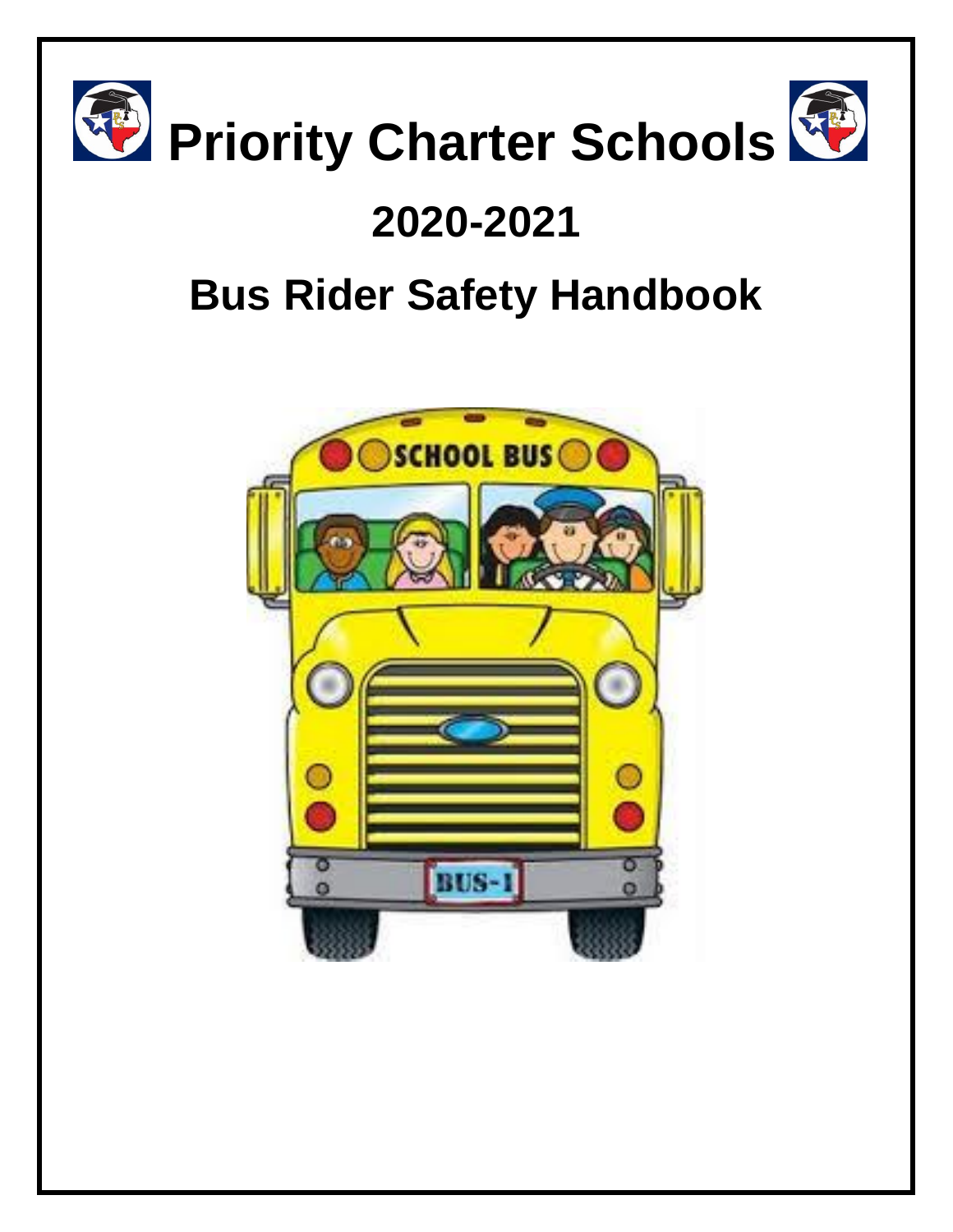# **BUS RIDER'S SAFETY HANDBOOK**

# **Parents and Bus Riders**

The goal of the Bus Rider's Handbook is to help provide a safe and enjoyable experience for students and staff who ride Priority Charter School (PCS) buses. Parents should take time to read and discuss the material in this handbook with their children. Riding a school bus is a privilege provided by PCS and should be treated as such.

#### **General Safety Rules**

- 1. Student riders are under the constant authority of the bus driver and will respectfully follow the driver's rules while on the bus and while within 100ft of their bus stop.
- 2. Riders will load and unload the bus only at their designated stops.
- 3. Only PCS students and staff are allowed to ride PCS buses.
- 4. It is the responsibility of the parent to provide transportation if a child misses the bus.
- 5. Coed seating (sharing of the same bench) is prohibited except in the case of siblings. Parents may request a brother or sister provide supervision of their younger sibling by sitting together. All other coed seating is strictly prohibited.

#### **Procedures for Students Waiting for the Bus**

- 1. Be at your bus stop five minutes before your scheduled pick-up time. The driver cannot wait or **honk for riders.**
- 2. Stand on the sidewalk or stand back from the roadway while waiting for the bus.
- 3. When you see the bus, form a line and prepare to load immediately.
- 4. Stand clear of the bus until it comes to a complete stop.
- 5. Students who miss the bus should go home immediately. Parents should instruct their children on what procedures to follow if their student misses the bus.
- 6. Students will abide by the school rules and regulations concerning bus students, including conduct and dress code while waiting for the bus.

#### **Loading the Bus**

- 1. Do not push or shove.
- 2. Use handrail and steps to prevent falls.
- 3. Go to your assigned seat. (Assigned seating is a requirement from the Department of Transportation in conjunction with the Texas Education Agency. Students must sit in their assigned seat at all times.)

#### **Conduct on the bus**

- 1. Electronic devices will only be allowed at the driver's discretion.
- 2. Students will remain in their assigned seat until instructed otherwise by the driver.
- 3. A student shall not refuse to sit in an assigned seat or deny another a place to sit.
- 4. Each student will be expected to remain seated for the duration of the trip and remain seated until the door opens.
- 5. Normal conversation is permitted; loud noises are not permitted as they may distract the driver, causing unsafe conditions.
- 6. The use of obscene, vulgar, profane language or gestures is strictly prohibited and may constitute immediate semester suspension.
- 7. Do not spit or throw any object inside or outside the bus.
- 8. Do not mark, cut or scratch any part of the bus. **Vandalism repair costs will be paid by the person or persons who are responsible.**
- 9. The emergency door and exit controls are only to be used during supervised drills or actual emergencies.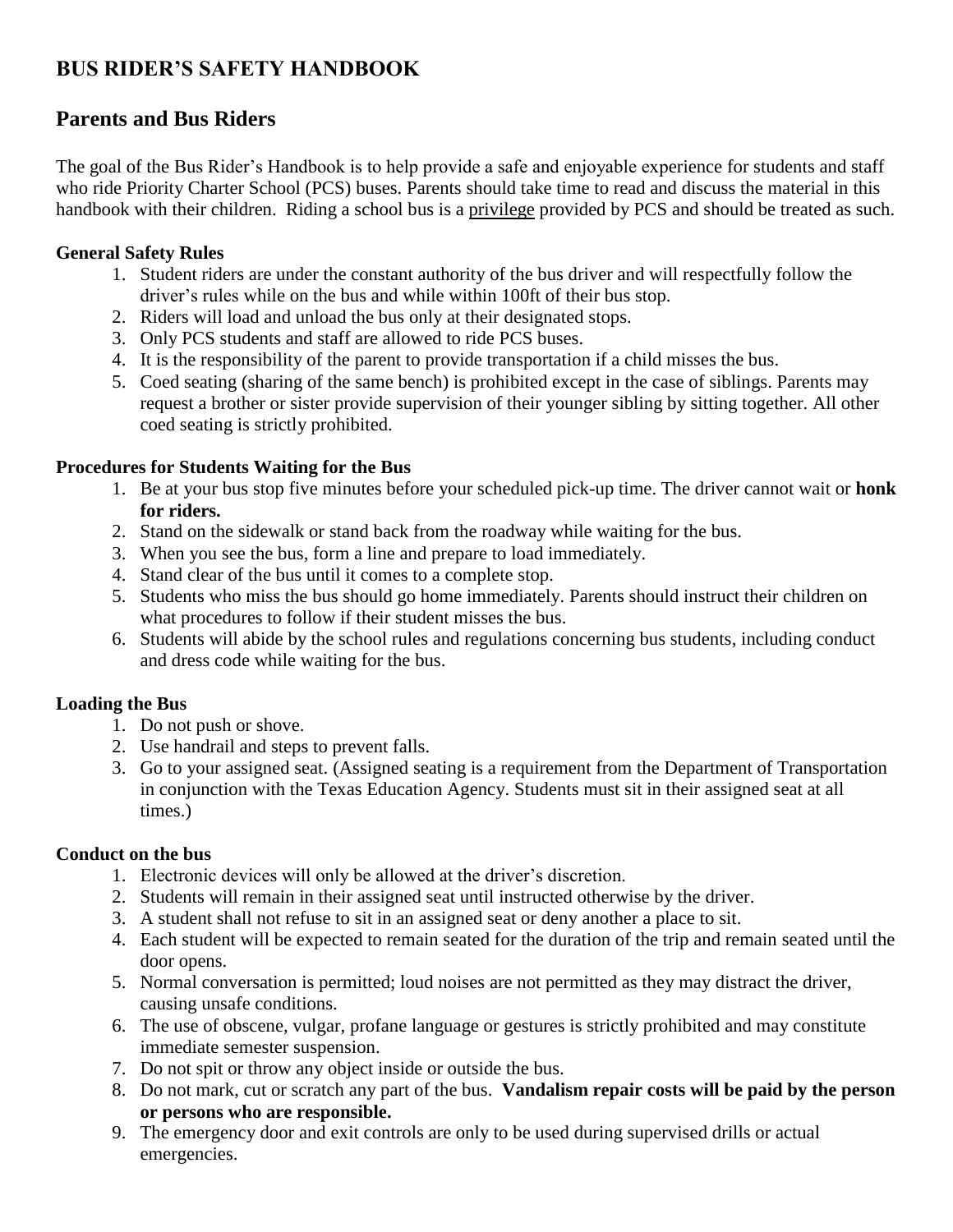- 10. Students shall face forward for the duration of the trip, keeping their feet on the floor in front of them and out of the aisle.
- 11. Students will not extend any part of their body or extend any article out of the window or into the aisle.

#### **Exiting the Bus**

- 1. Stay seated until the bus comes to a complete stop.
- 2. Use the handrail and take one step at a time when exiting the bus.
- 3. Wait your turn to leave the bus. Pushing and crowding will only slow exiting and may cause an accident.
- 4. No student is allowed to get off at a stop other than their own, unless the driver has been notified by the transportation department.
- **5. Never attempt to retrieve a dropped item from under the bus.**
- 6. All Pre-K through 4<sup>th</sup> grade students must have a parent, approved adult, or sibling 5<sup>th</sup> grade or older present at the bus stop in order for the younger student to be released from the bus. If no adult or sibling is present, the student(s) will be returned to the campus for pick up. (The campus director may make an exception to this rule once a completed waiver has been submitted to the campus office and approved by the transportation department.)

# **Crossing the Street or Highway**

- 1. When crossing in front of the bus, move to a point 10-12 feet in front of the right bumper, and wait for the driver to signal that it is safe to cross.
- 2. Check in both directions and walk directly across the road.
- 3. Never cross the road behind the bus.
- 4. CAUTION! Be alert for vehicles that do not stop when the bus is loading and unloading students.
- 5. Cross all streets at intersections. Obey all traffic signals and signs on your way home.

# **Prohibited Items**

- 1. Alcohol, tobacco, drugs, or drug paraphernalia are prohibited on the bus or within 100ft of a bus stop.
- 2. Pornographic materials to include images and videos displayed on electronic devices are strictly prohibited.
- 3. Live animals and insects are not permitted without special approval regardless of cage or container.
- 4. Weapons, explosives (such as fireworks), knives, water guns, laser pens or pointers, any unsheathed pointed article(s) or object(s) that could be considered dangerous to the safety of the students and the driver are prohibited from entering the bus.
- 5. Students will keep the aisle clear. Any articles too large to be held in the student's lap or imposes on others will not be allowed on the bus.
- 6. **Student will not eat or drink on the school bus**. With the exception of water, open bottles or cans are not permitted on the bus.
- 7. Gum, lollipops, suckers, and hard or sticky candy outside of the original packing must be disposed of prior to boarding the bus.

#### **Drivers, staff members, and bus monitors have expressed permission to confiscate any item that could be considered dangerous, inappropriate, or prohibited by definition our use.**

# **Drivers and school officials are not responsible for articles left on the bus.**

# **Accidents or Emergencies**

- 1. Follow the bus driver's instructions.
- 2. If students must leave the bus, stay in a group.
- 3. The following procedures will be used for evacuation in an emergency situation: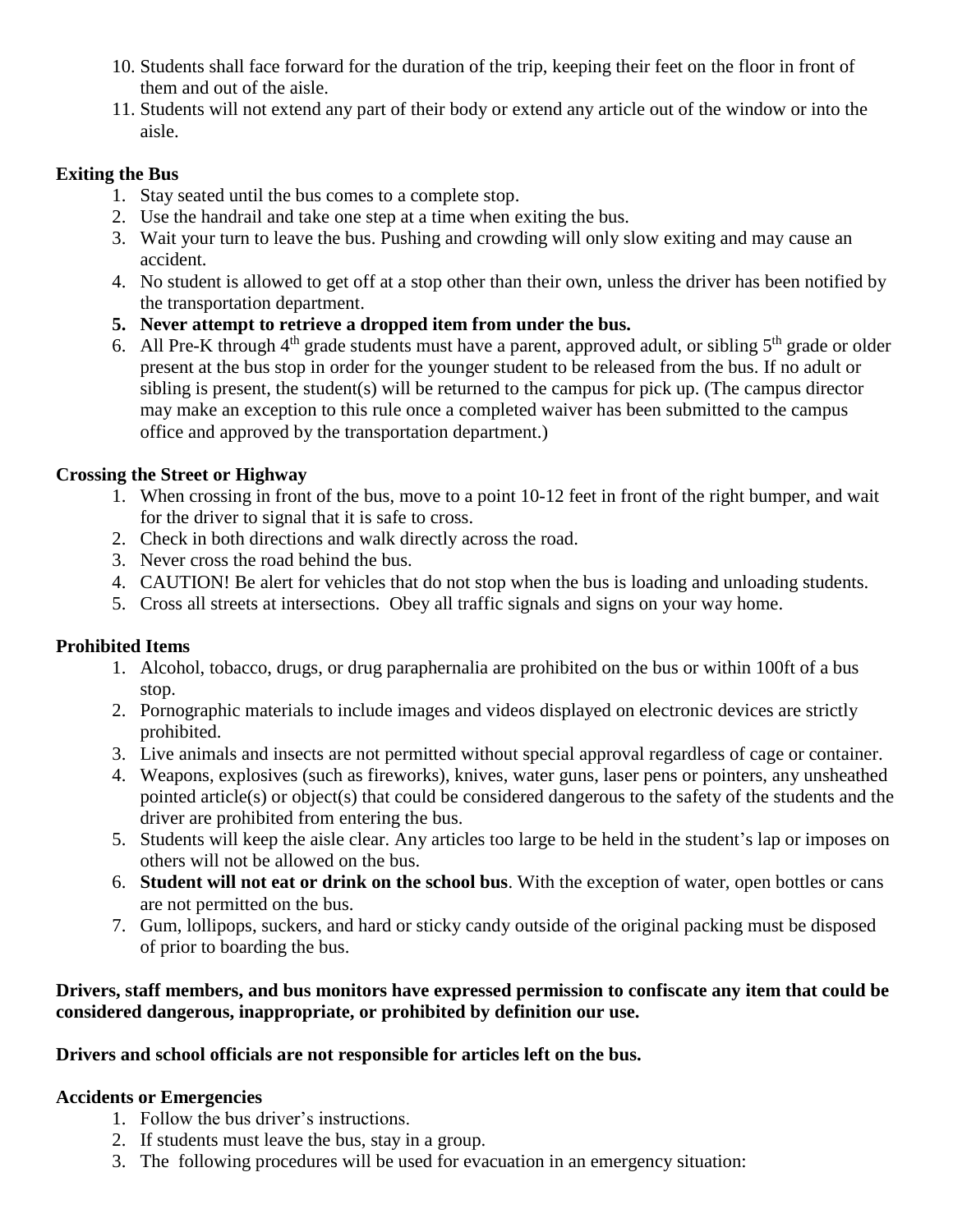- A. Emergency exits will be opened by the nearest capable student.
- B. Leave the bus in a single file as quickly and as quietly as possible.
- C. Evacuation will start with the student chosen by the driver.
- D. Once outside the bus, follow the driver's instructions.

#### **Extra-Curricular Trips**

- 1. Bus rider rules apply to all school sponsored events.
- 2. Discipline on the bus will be the responsibility of the school principal and the trip sponsor.
- 3. The bus must be cleaned when returned from the trip.

#### **Video**

- 1. Most of the PCS buses are equipped with video cameras.
- 2. Video recordings will only be made available to the Director of Transportation, Campus Director, and Administration Personnel.
- 3. Video tapes or copies will not be released from the Transportation Office with exception to law enforcement.

#### *DISCIPLINE*

The school bus is an extension of the classroom. Students are expected to follow the same rules and policies laid out for the school. Discipline actions due to violations will be administered by the Campus Director. Level and consequences for improper conduct on the bus include the following:

Level I Conduct behaviors:

- 1. Very loud talking, screaming
- 2. Using inappropriate language
- 3. Speaking in a way that teases, hurts, or harasses others
- 4. Failure to keep the bus clean
- 5. Eating or drinking on the bus without the permission of the driver (water is permitted in a proper container during the extreme heat of the summer months)
- 6. Failure to follow the bus driver's instructions

#### Consequences of Level I Misbehavior

Parent notification and one or more of the following:

- 1. Warning (written or verbal)
- 2. Assigned to another seat
- 3. Consultation with campus administrator

The campus administrator may increase the consequence of any level of misconduct.

#### Level II Conduct behaviors:

- 1. Failure to be seated when the bus is moving
- 2. Failure to keep hands, head, or feet inside the bus
- 3. Throwing any object inside the bus or out of the bus
- 4. Vandalizing the bus or others personal property
- 5. Hitting, punching, kicking, or physically assaulting another student or driver
- 6. Continuing Level I behavior

#### Consequences of Level II Misbehavior

Driver will send a referral to the campus administrator

- 1.  $1<sup>st</sup>$  referral warning up to 3 days bus riding suspension
- 2.  $2<sup>nd</sup>$  referral 10 days bus riding suspension
- 3.  $3<sup>rd</sup>$  referral 15 days bus riding suspension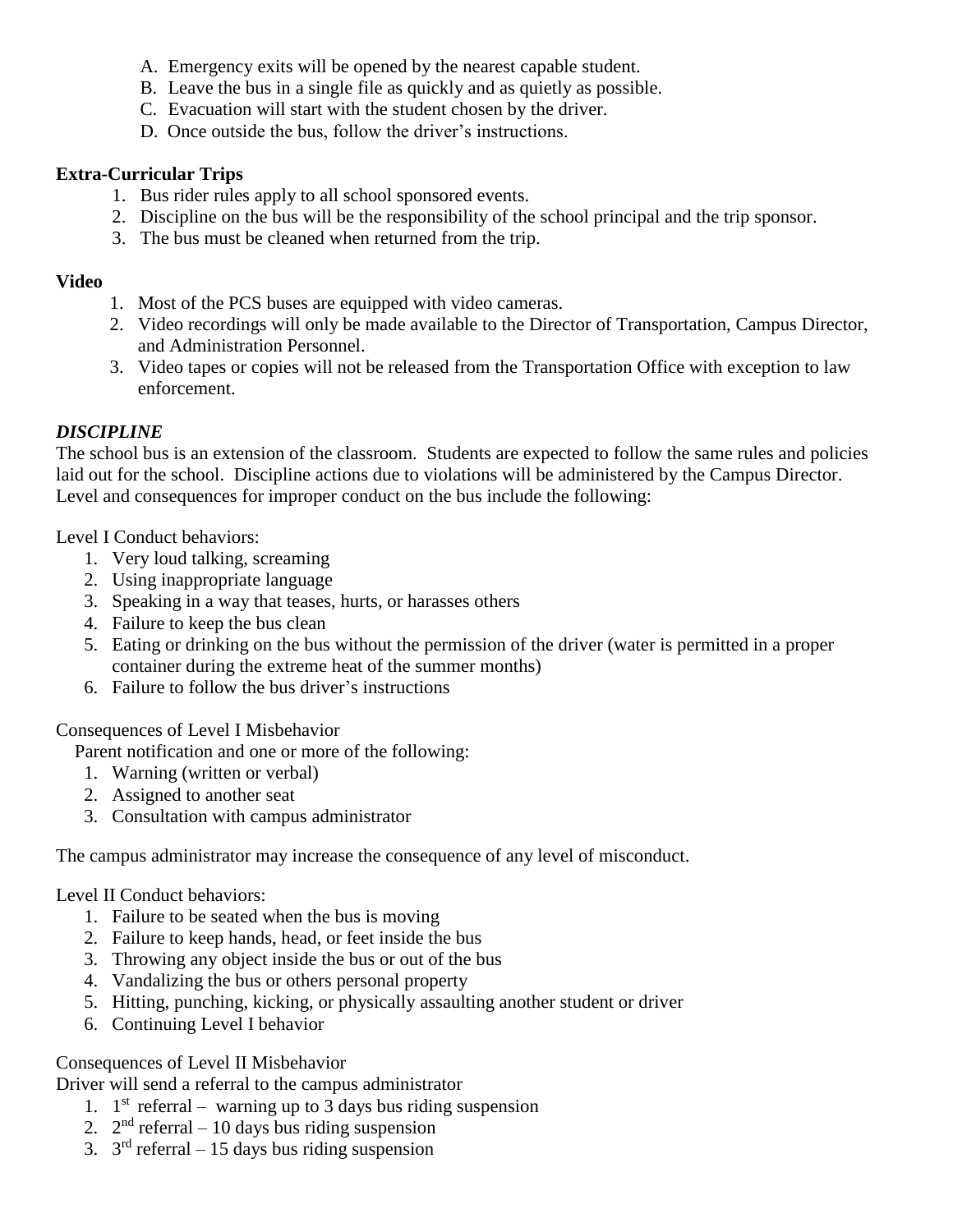- 4.  $4<sup>th</sup>$  referral semester bus riding suspension
- 5.  $5<sup>th</sup>$  referral discipline at the discretion of the campus administrator

The campus administrator may choose to increase the consequence of any level of misconduct.

#### Level III Conduct Behaviors

Possession or use of the following:

- 1. Weapons
- 2. Matches or lighters
- 3. Controlled substance, including drugs, alcohol, tobacco and Vaping products
- 4. Continuing Level II behavior

Consequences of Level III Misbehavior

Driver will send a referral to the campus:

- 1. 5 days suspended riding privileges or longer (to be determined by the campus administrator)
- 2. Suspended riding privileges for the remainder of the current school semester or year

**Disciplinary action may begin at any level depending on the severity of the violation and determined by the campus administrator. Students are responsible to notify their parents or guardian of disciplinary actions.**